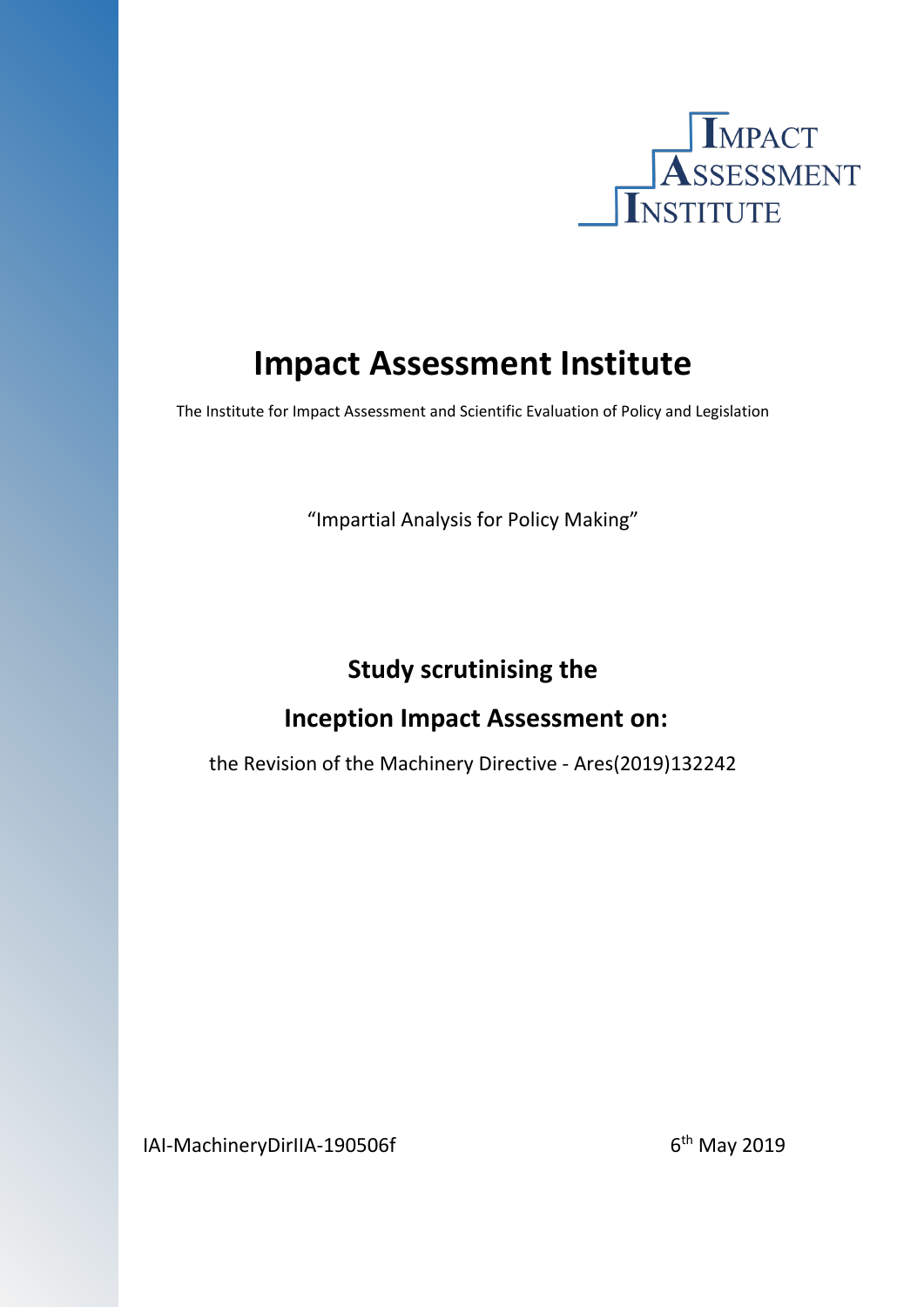### Main Findings

The Impact Assessment Institute has scrutinised the European Commission Inception Impact Assessment (IIA) on the revision of the Machinery Directive, with the following main findings:

- The IIA initially emphasises the challenges of digitalisation but subsequently refers to many drivers with equal emphasis on each. Clarification on the weighting of the drivers is necessary to guide ongoing policy development and better inform stakeholders.
- A number of assertions are made on economic impacts for which supporting evidence is not provided. Our analysis indicates that the preliminary assessment in the IIA contains inconsistencies and double-counting.
- In many cases expected impacts are presented but without explicit evidence and analysis. Several of the impacts would be more accurately described as intentions and should be presented as such.
- The potential for environmental impacts due to the intended effect of the initiative on efficiency has not been addressed and should be considered in future analysis.
- Due to the broad implications of the potential initiative on many industrial sectors, businesses and consumers, the IIA should have included a clear indication of the Commission services and resources to be employed in the Impact Assessment and legislative drafting.

In continuing work on the intended initiative, the above-mentioned clarifications are required in order to define for stakeholders and policy makers the weighting of the drivers behind it. Further, assessment of the evidence without preconceptions is essential.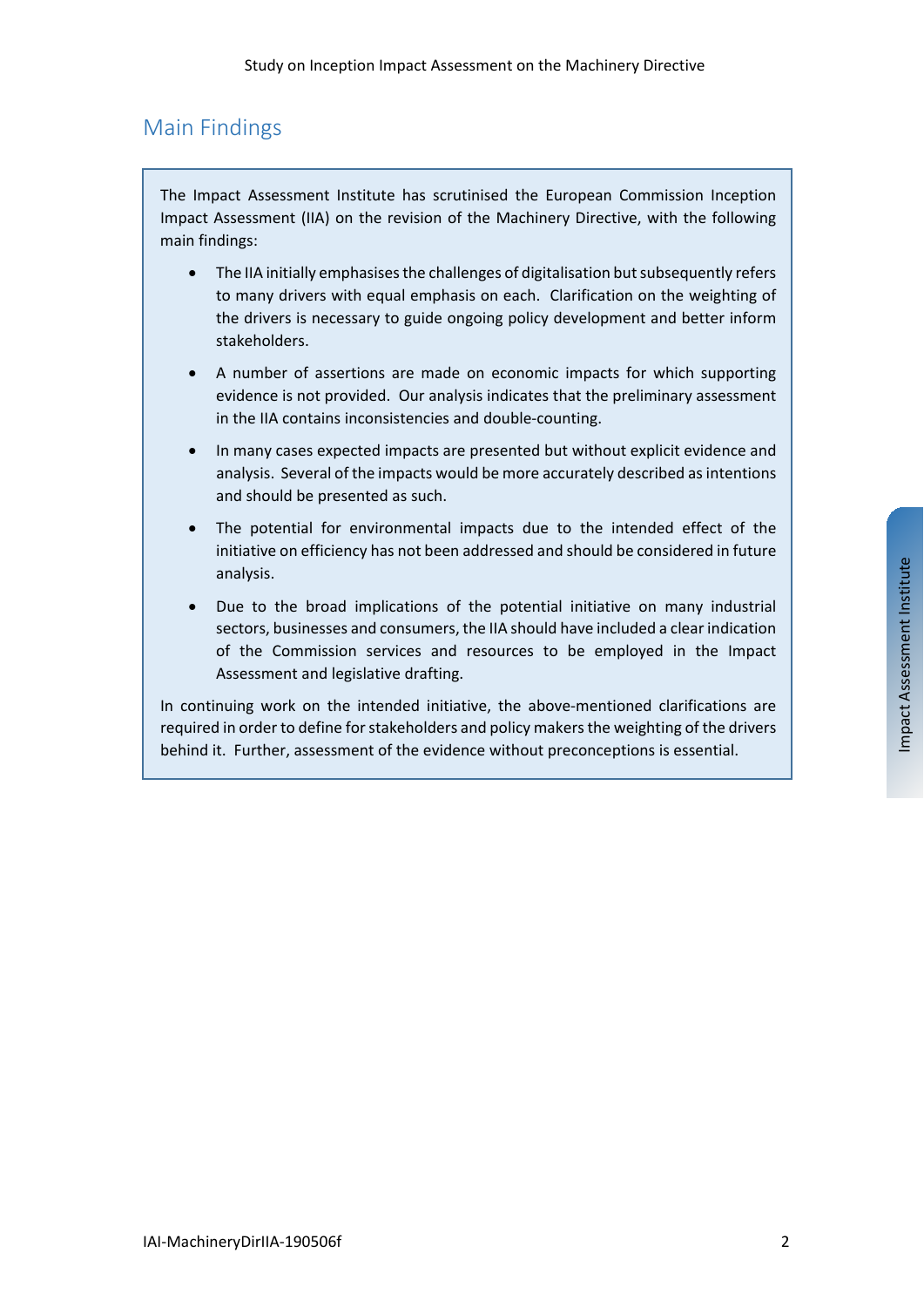#### Visualisation

The following table provides a visual overview of the results of this report for each element of the evidence presented in the Impact Assessment, using an assessment from 1 to 7 to indicate the level of confidence  $(1 =$  highest,  $7 =$  lowest confidence level).

| Element               | (17)           | Assessment level & description                                 | <b>Notes</b>                                                                                                                                                                                                                                                             |  |  |
|-----------------------|----------------|----------------------------------------------------------------|--------------------------------------------------------------------------------------------------------------------------------------------------------------------------------------------------------------------------------------------------------------------------|--|--|
| Rhetoric              | 3              | Several questions<br>identified on analysis<br>and/or evidence | The text is balanced but does not make<br>clear what the main driver is for the<br>initiative.                                                                                                                                                                           |  |  |
| Assumptions           | $\overline{2}$ | Minor questions identified<br>on analysis and/or<br>evidence   | The background and assumptions are<br>generally relevant and consistent.                                                                                                                                                                                                 |  |  |
| Background data       | $\overline{2}$ | Minor questions identified<br>on analysis and/or<br>evidence   | There is little data relevant to the analysis<br>performed at this stage in the process.                                                                                                                                                                                 |  |  |
| Analysis              | $\overline{4}$ | Concerns identified with<br>analysis and/or evidence           | Assertions on economic impacts are made<br>without supporting evidence. The analysis<br>includes a number of inconsistencies and<br>double-counting. Most of the projected<br>impacts are intentions, which require full<br>analysis in order to be verified as impacts. |  |  |
| Results<br>Conclusion | 3              | Several questions<br>identified on analysis<br>and/or evidence | The IIA generally refrains from prejudging<br>the outcome of the full assessment, but<br>the flaws in the analysis require correction<br>to ensure valid results and conclusions.                                                                                        |  |  |

#### Key to assessment levels

| $\mathbf{1}$                               |                                                                       | 3                                                                       |                                                                  | 5                                                                               | 6                                                                           |                                               |
|--------------------------------------------|-----------------------------------------------------------------------|-------------------------------------------------------------------------|------------------------------------------------------------------|---------------------------------------------------------------------------------|-----------------------------------------------------------------------------|-----------------------------------------------|
| Correct<br>analysis,<br>fully<br>evidenced | Minor<br>questions<br>identified<br>on analysis<br>and/or<br>evidence | Several<br>questions<br>identified<br>on analysis<br>and/or<br>evidence | Concerns<br>identified<br>with<br>analysis<br>and/or<br>evidence | Substantial<br>concerns<br>identified<br>with<br>analysis<br>and/or<br>evidence | Serious<br>concerns<br>identified<br>with<br>analysis<br>and/or<br>evidence | Incorrect<br>analysis /<br>evidence<br>absent |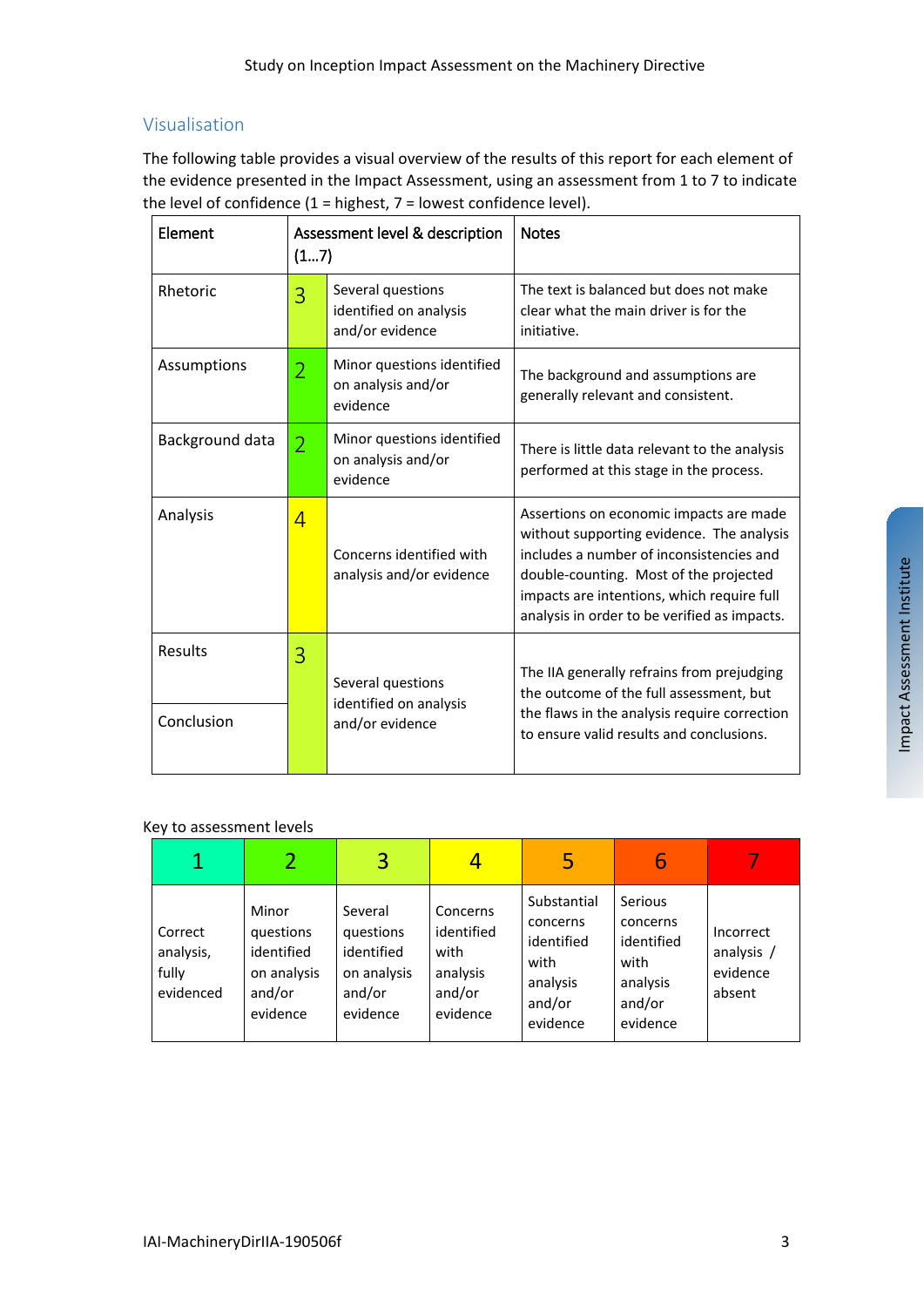### 1. Introduction and General Comments

This study scrutinises the European Commission Inception Impact Assessment (IIA) on the Machinery Directive, published on 10<sup>th</sup> January 2019.

### 2. Section A. Context, Problem definition and Subsidiarity Check

The "Context" section highlights the emergence of digital technologies, notably artificial intelligence, as the primary driver for this initiative. It then proceeds to a more general level, quoting the overall objectives of the Machinery Directive and the findings of the REFIT evaluation. The "Problem" section includes the challenges of digitalisation as only the final one of four issues to be tackled. Similarly the evaluation<sup>[1](#page-3-0)</sup> addresses a range of issues, of which the challenge of digitalisation is one.

A clarification is necessary in the ongoing work to enable a common understanding of the drivers for this initiative, in order to ensure consistent focus for the analysis. In particular this requires specification whether the focus on digitalisation in the introductory text correctly signals that digitalisation is the main driver or whether the problem definition and REFIT conclusions are more representative of the weighting of the different issues. This will provide correct guidance for internal resources and stakeholders for the ongoing developments.

### 2.1.Basis for EU intervention

The text covers the key elements of the treaty basis for the initiative and the need for EU level action with regard to the "essential requirements" for free movement.

This section refers to "technical solutions" elaborated as part of harmonised European Standards. However, the European Standardisation Organisations develop technical standards. Technical solutions are developed by the producers of the articles that meet those standards. This is a relevant distinction on which to ensure clarity in the ongoing work on this dossier.

### 3. Section B. Objectives and Policy options

This section begins by defining a general objective:

to improve the functioning of the (digital) single market by ensuring the free movement of machinery within the EU and, at the same time, the highest level of safety

and two specific objectives:

- create a level playing-field for economic operators and preserve the competitiveness of the machinery sector in global digital markets; and
- establish a high level of trust in innovative digital technologies among consumers and users.

It does not explain how these are derived from the objectives of the Machinery Directive as quoted in the Context section:

Impact Assessment Institute

Impact Assessment Institute

<span id="page-3-0"></span> $\overline{a}$ <sup>1</sup> "Evaluation of the Machinery Directive", SWD(2018)160,  $7<sup>th</sup>$  May 2018, European Commission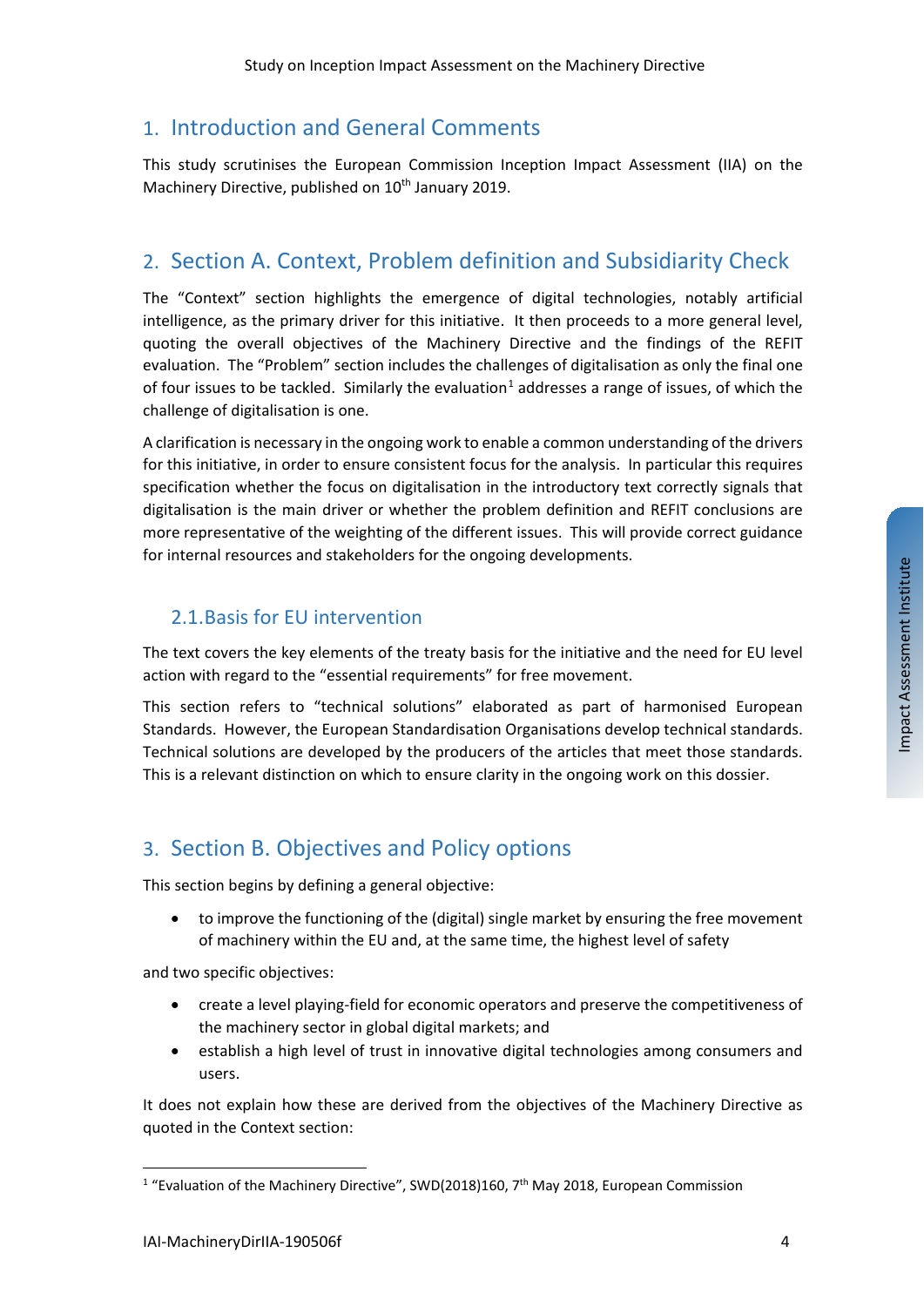- ensuring a high level of safety and protection for users of machinery and other people exposed to it;
- securing the free movement of machinery in the internal market.

There are clearly parallels between the two sets of objectives, but references to explain how the specific focus of the new objectives for this initiative have been derived from the wellestablished ones of the existing directive are necessary. A definition of "level playing field" in this context would also be necessary.

Assuming these objectives, and the further goals derived from them regarding provisions of legal clarity conducive to technological progress, the policy options appear to be comprehensive and balanced.

### 4. Section C. Preliminary Assessment of Expected Impacts

It is important when projecting impacts to differentiate between intended and expected effects of an initiative. This distinction is not always clear in this section, in particular for the economic impacts.

#### 4.1.Likely economic impacts

The text states that  $Option 1$  is not expected to have a major economic impact. However, in the "Problem" section the lack of coherence with the wider EU framework is quoted as generating administrative burden and additional costs to economic operators and authorities, implying an economic impact from the proposed alignment. This requires clarification.

The first bullet under Option 1 states that the effort in adapting documents would be compensated by the reduction in burden due to alignment with other EU legislation. No evidence is presented for this assertion, nor is the extent of the compensation stated – whether partially, fully or overcompensated. Additionally, this assessment should be part of the administrative burden section.

The second bullet refers to lower efficiency of this option by not addressing lack of legal clarity, but this is addressed as a positive impact under option  $2 - i.e.$  it is double-counted.

For Option 2, the text states that the improvements in scope and definitions will increase legal clarity and ensure a level playing field. The link between the level playing field and economic benefits is not explained. It is clear that these outcomes are the intention of the alignment, but at this stage there is no evidence presented that they will result.

The economic benefits of allowing digital documentation appear to make qualitative sense. However, it is unclear why the "scope and definitions" issue has been assessed in only one sentence and combined with the digital documentation issues into a single point. These are two separate issues and as a major element of the intended initiative, the "scope and definitions" require more attention.

No evidence is provided for the statement that adapting health and safety requirements will make the sector more competitive. It may be reasonable to expect economic benefits from reduced absenteeism and accidents due to well-drafted legislation, for which there is ex-post evidence presented in the evaluation on the existing directive. However, to make this forward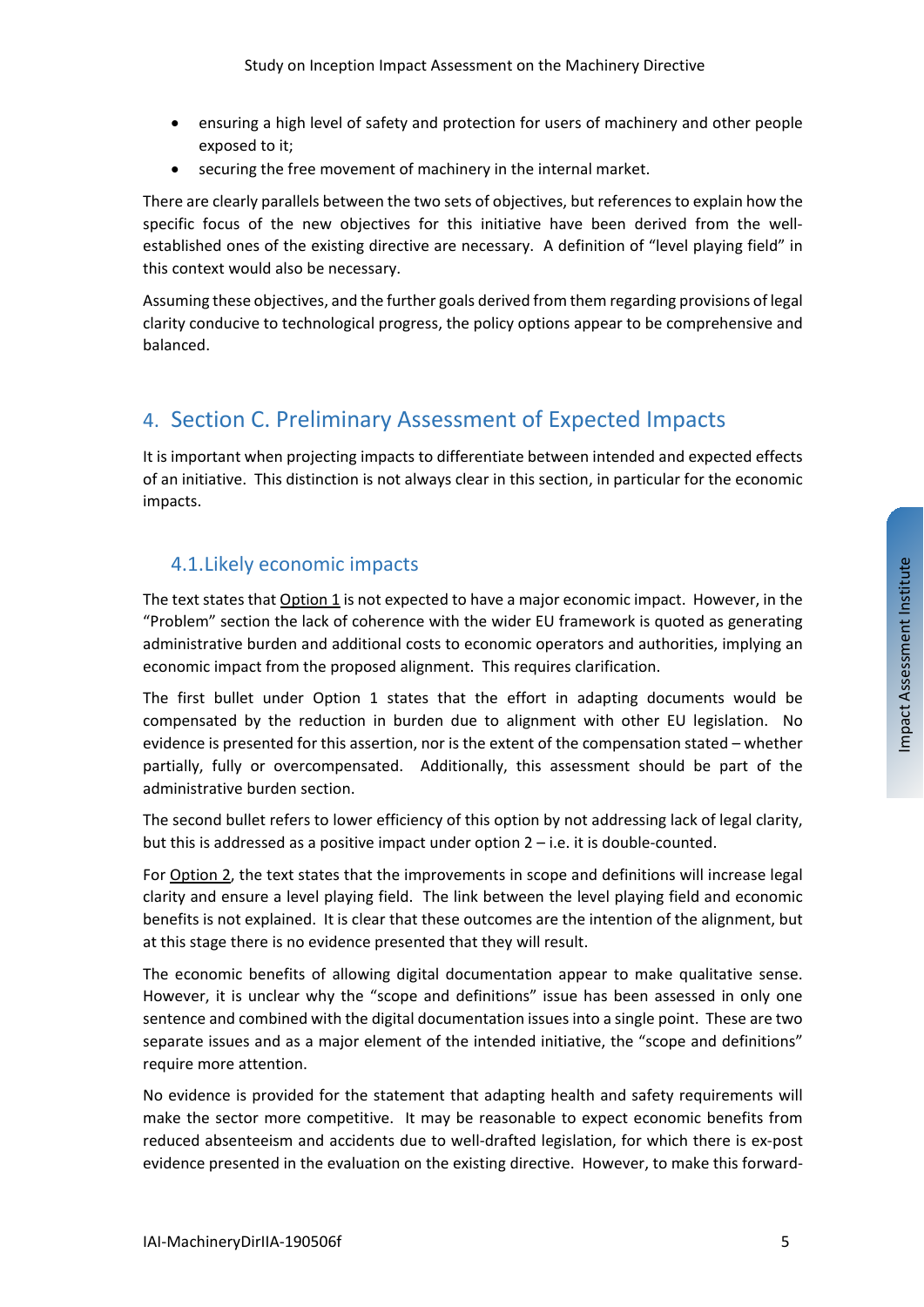looking assessment, a full analysis of the potential future costs and benefits is required and at this early stage, before details have emerged, any conclusion is unsupported.

Raised trust of consumers and operators appears to be a reasonable expectation for an eventually well-designed adaptation, but the link to economic impacts is not presented and should not be assumed to be automatically understood.

Overall, the assessment of the economic impacts of option 2 depends strongly on the extent and nature of the changes to scope and definitions. It is more appropriate at this stage to refer to intentions rather than expectations or definite impacts.

The assessment of Option 3 projects negative impacts from not aligning to the new legislative framework, but these have already been counted as positive impacts under Option 2.

The assessment of Option 4 appears to be qualitatively reasonable. In further assessment the potential for added value through continuing to enable subsidiary differentiation by Member States within the context of a Directive should be fully assessed.

### 4.2.Likely social impacts

As a summary of the potential impacts of changes to the scope and definitions, this section appears to make a coherent qualitative case of the expectations.

### 4.3.Likely environmental impacts

The introductory section of the IIA refers to digital technologies and their potential to bring new degrees of efficiency and productivity. Therefore by implication this initiative is expected to have some impact on energy and greenhouse gas emissions, as well as possibly other environmental effects. This should be acknowledged and taken into account in the ongoing Impact Assessment work.

### 4.4.Likely impacts on fundamental rights

The impact on working conditions is a stated objective of the initiative and therefore the expectation of impacts on fundamental rights appears to be justified, if the initiative is effectively designed.

#### 4.5.Likely impacts on simplification and/or administrative burden

Logically, the ability to provide digital documentation would be expected to reduce burdens on business by removing an obligation.

Before the details of improvements in the scope, definitions and health and safety requirements are determined, it cannot be said that they will probably reduce the costs to business. Well designed improvements with this objective in mind should achieve this goal. However, since the improvements may include new regulatory requirements and data requests, this could also potentially increase compliance effort and costs.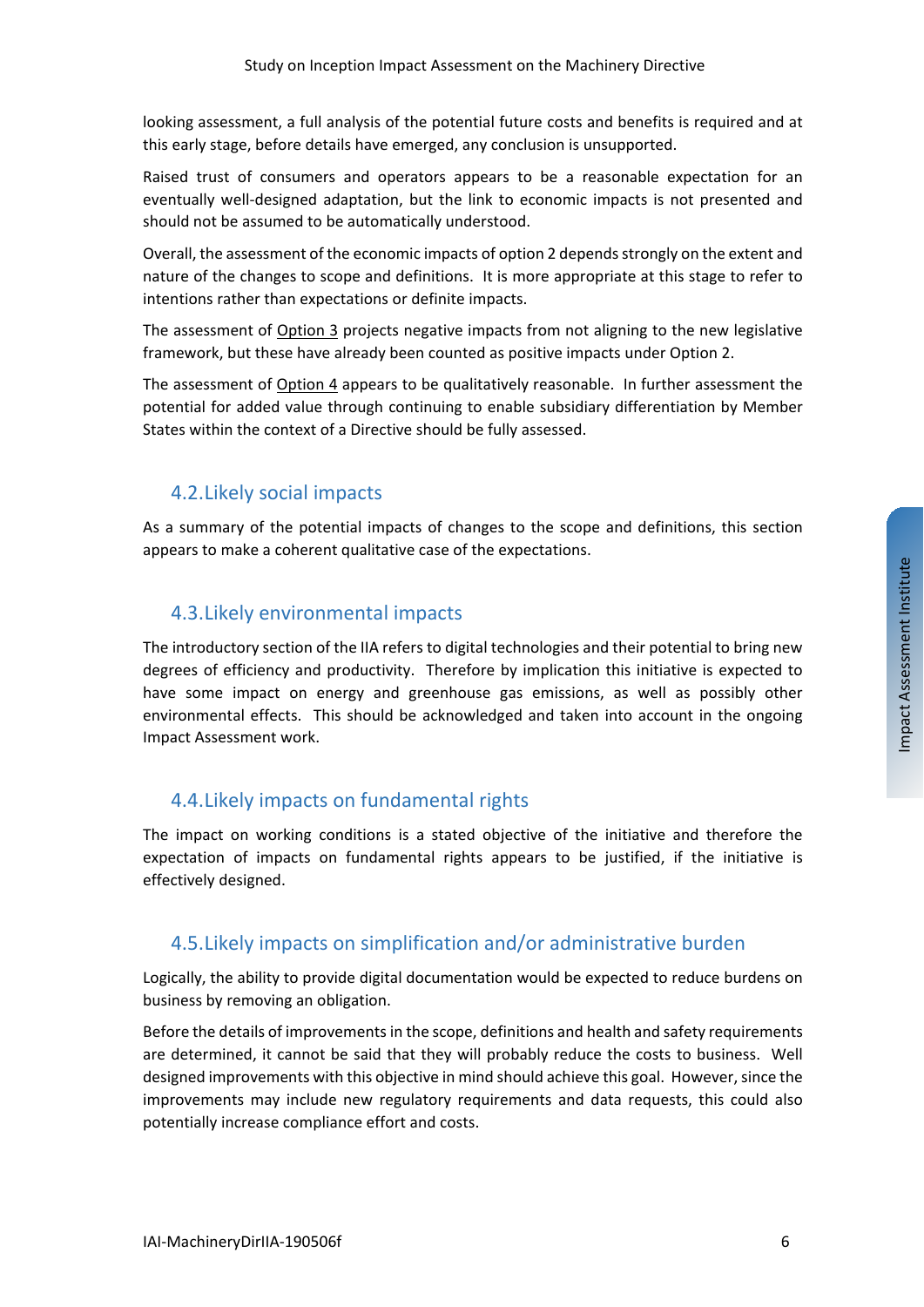## 1. Section D: Evidence Base, Data Collection and Better Regulation **Instruments**

The section on Impact Assessment provides a clear general indication of how it is to be performed. It should additionally have provided an overview of the other resources and Commission services to be involved in the assessment.

The proposed evidence base appears to be relevant and complete.

The public and targeted consultations appear to be comprehensive. The synopsis of the consultations should refrain from overinterpreting the statistical results of the consultations. Without a robust weighting of responses nor any measure of the representativeness of voluntary responses, the weight of opinion, for example quoting majorities supporting a particular option, does not provide valid evidence.